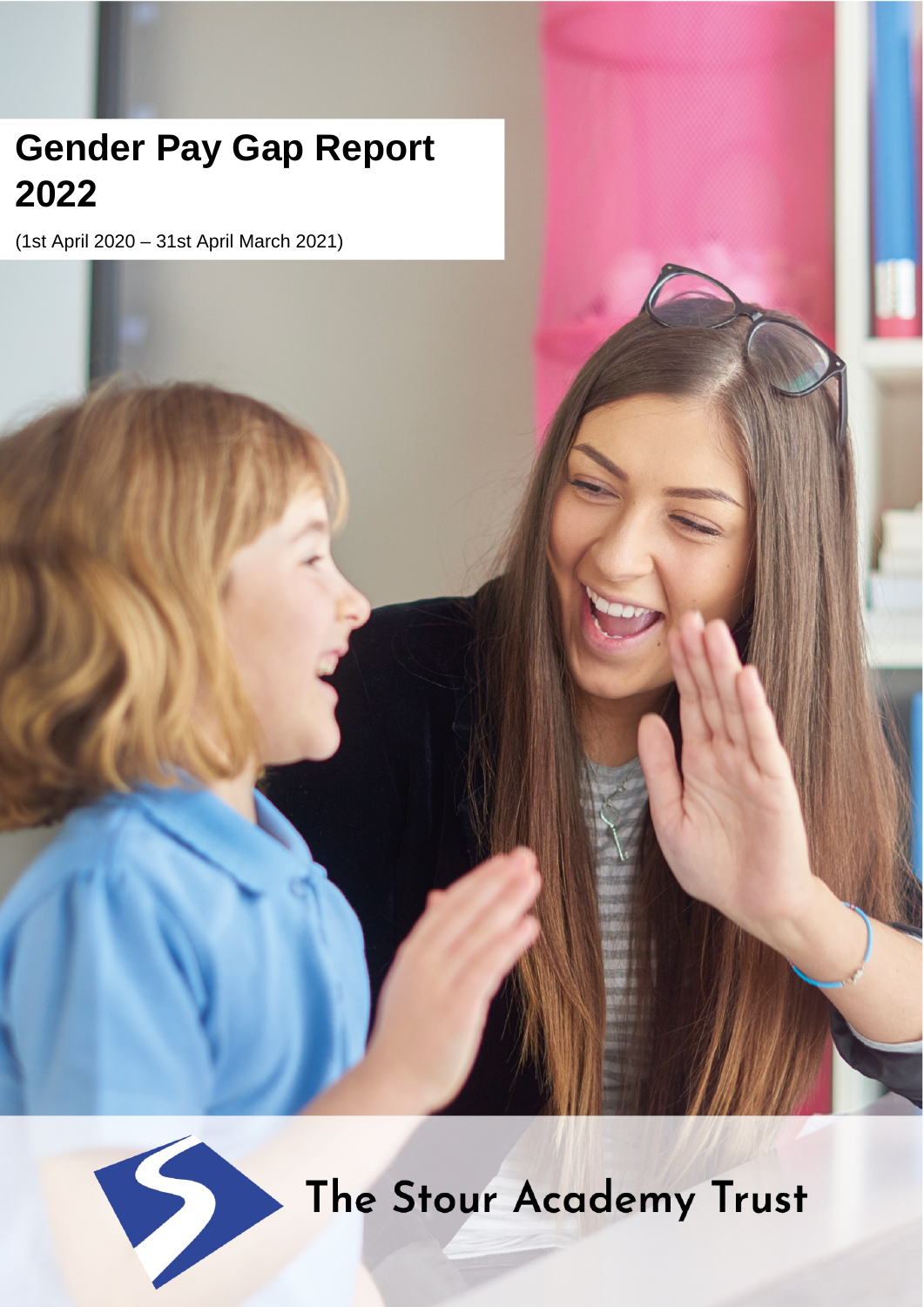The Stour Academy Trust (TSAT) as an employer is required by law to carry out Gender Pay Reporting, under the equality act 2010 (gender pay gap information) regulations 2017, to demonstrate how large the pay gap is between our female and male employees.

We publish these results on our website before 31<sup>st</sup> March each year. We use the results to assess:

- The level of gender equality in our workplace
- The balance of female and male employees at different levels
- How effectively talent is being maximised and rewarded

The overall gender pay gap is defined as the difference between the mean (average) or median (actual mid-point) hourly rate of pay of female and male employees.

The results of the statutory calculations for the current year are:

## 1. **Mean Gender Pay Gap**

The difference between the mean hourly rate of pay that female and male full pay relevant employees receive is 25.03%

## 2. **Median Gender Pay Gap**

The difference between the median hourly rate of pay that female and male full pay relevant employees receive is 48.19%

## **3. Mean and Median Bonus Gap**

The percentage of employees who received bonus payments: Female 2.76% Male 6.9%

# **(***this information relates to those teaching staff and support staff -at the top of their pay band who receive one-off payments to accommodate the reflection of their performance management review).*

Of these payments:

The difference between the mean bonus pay that female and male employees receive is 77.13%

The difference between the median bonus pay that female and male employees receive is 82.08%

## **4. The proportion of males and females in each Quartile Pay Band**

As displayed in the following table, TSAT has a much higher proportion of females in all quartiles

| Gender | Lower Quartile | Lower Middle | Upper Middle | Upper Quartile |
|--------|----------------|--------------|--------------|----------------|
|        |                | Quartile     | Quartile     |                |
| Female | 97.47%         | 94.74%       | 85.71%       | 84.21%         |
| Male   | 2.53%          | 5.26%        | 14.29%       | 15.79%         |